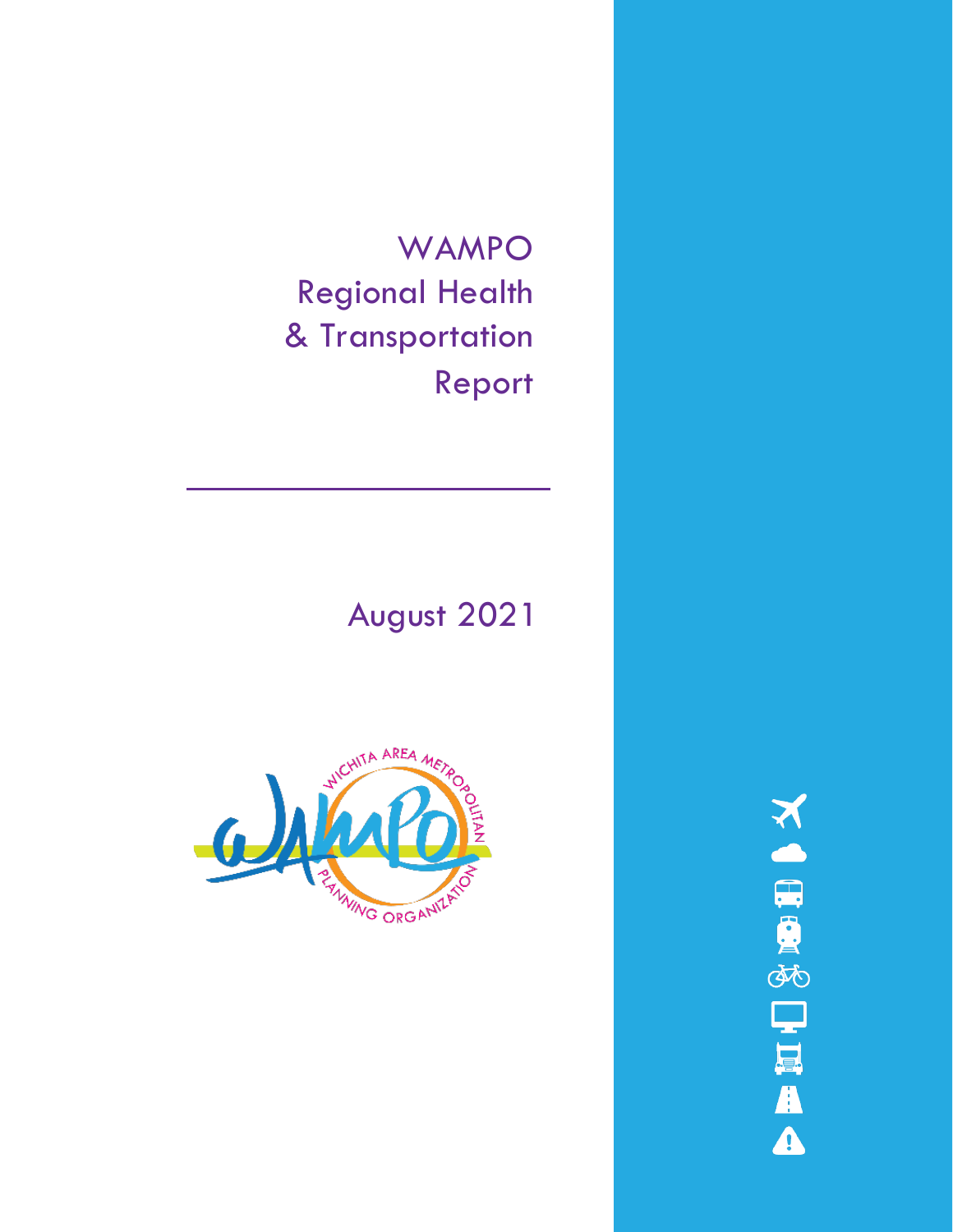# Introduction

Bridging health and transportation is of great importance to WAMPO to aid and improve the communities in the region. Since the passage of the National Environmental Policy Act, in effect since 1970, and similar laws and regulations, the links between our environments, whether urban or rural, and public health have become clearer and clearer. As WAMPO serves Wichita, the largest city in Kansas, its suburbs, and various nearby rural communities and townships, Wichita data can serve as a microcosm of the state.

A significant point of contention in health and transportation is whom to prioritize. Who are our cities being built for? It has become increasingly common for significant building developments to be built on a scale that befits cars over humans. When rebuilding the House of Commons after its destruction during the German Blitz, Winston Churchill stated that "we shape our buildings and afterwards our buildings shape us." The ideal urban environment is connected and walkable, meaning

neighborhood streets are connected via direct routes to places, have a high residential density, pedestrian oriented retail, homes near commercial businesses and institutions, and mixed land use.

Four aspects of health are affected in some form by transportation: access to goods and services, physical health and obesity, mental health and stress, and pollution and air quality.

## Access to Goods & Services

The abandonment of the walkable ideal for the drivable ideal has alienated those whom we try to serve. This practice creates issues of fairness, further burdening those who do not drive, whether by choice or circumstance. An auto-centric scale also creates an economic burden on the cities themselves, as the demand for road infrastructure maintenance rises. Local, state, and federal agencies are feeling this ache more recently as road infrastructure costs are on the rise, inflating to previously unseen levels since the COVID-19 pandemic. Some form of transportation, whether public or private, must typically be used to access

### Disconnected





Frank, L. D., Andresen, M. A., & Schmid, T. L. (2004). Obesity relationships with community design, physical activity, and time spent in cars. American Journal of Preventive Medicine, 27(2), 87 –96. https://doi.org/10.1016/j.amepre.2004.04.011

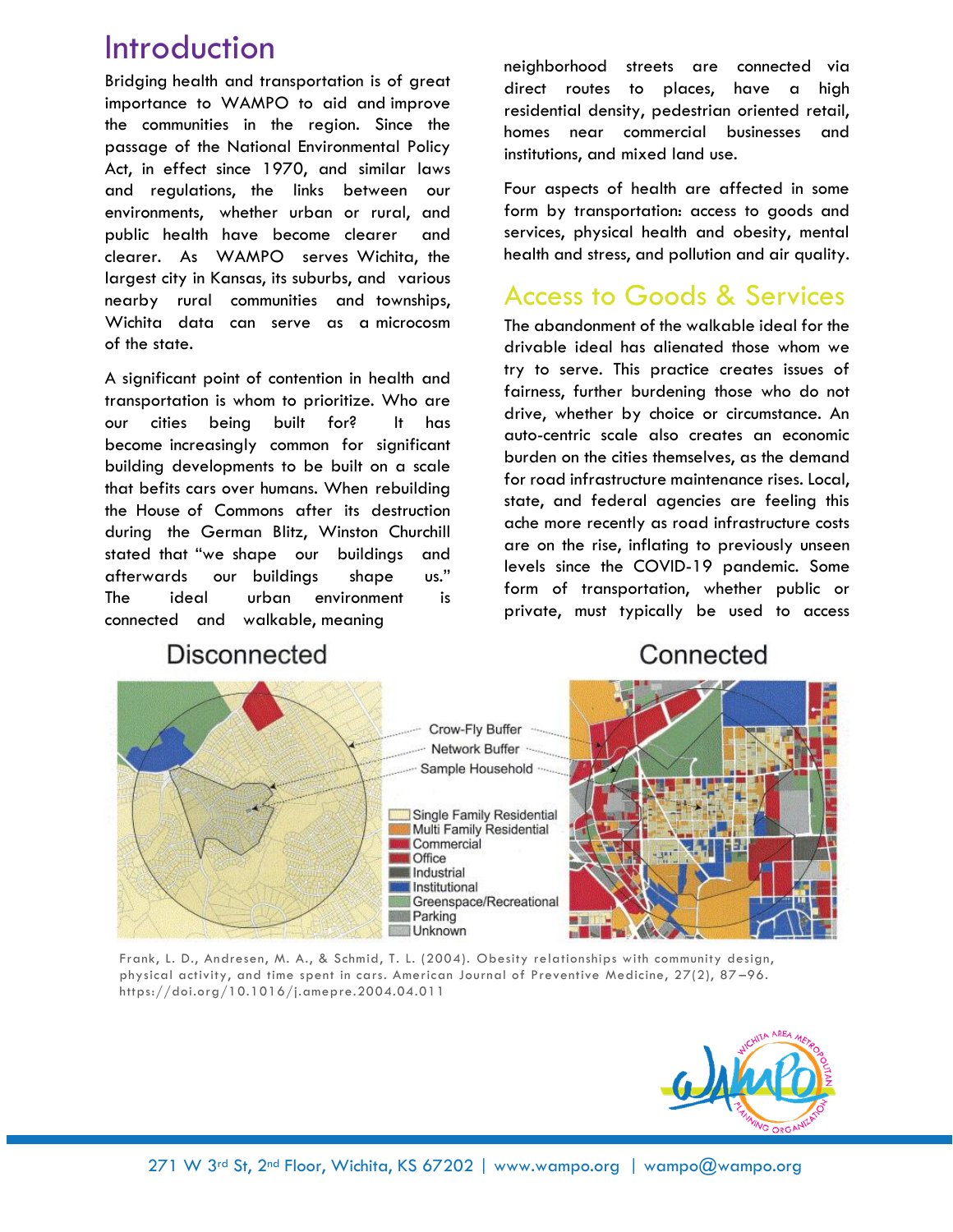needed goods and services such as access to healthy food, places for physical activity, and health care. If these resources are not immediately available in a community, the need for transportation becomes much greater. The Sycamore Institute has found that those who rely on public transport are often saddled with the burden of lengthy transit routes, multiple transfers, inadequate or irregular service, and the inability to afford public transit are more likely to forgo the aforementioned needed goods and services. As much as neighborhoods need to be convenient and easy to navigate, so too does access to health care services and healthy food.

### Physical Health

Physical activity is one of the main behaviors that affects one's health and well-being. Besides general benefits to one's health, regular physical activity can improve respiratory and cardiovascular health conditions that pollution and poor air quality can exacerbate.

#### **Obesity**

From 2004 to 2017, adult obesity in Sedgwick County has risen by 9% and is 3% higher than the US average. The obesity rate in the state of Kansas consistently trends higher than the US average, partially in thanks to the environment. A lack of area parks, sidewalks, affordable gyms, and access to healthy food for some communities exacerbates the issue. The lower a community lies on the socioeconomic scale, the more likely they are to be victims of these factors and have further to climb to escape them—for instance, those making less than \$15,000 a year in annual income average



38% obesity by population and the likelihood of occurrence decreases as income increases. Those that live in more walkable communities are more likely to use physically active modes of transportation, such as walking or biking.

Commuting by vehicle is a habitual form of sedentary behavior. Commute distances of 15 miles or more

increase one's chances of obesity and decrease one's odds of meeting daily physical activity recommendations. The WAMPO region has an average one-way commute distance of 13-14 miles and an average one-way commute time

of 22 minutes as of 2019.

Centers for Disease Control and Prevention. (2011- 2021). *BRFSS: Table ofOverweight and Obesity (BMI)* [Dataset].

Studies published in the American Journal of Preventative Medicine show that every mile walked per day decreases a person's chances of obesity by 8% whereas every 60 minutes in a vehicle increases one's chances of obesity by  $6%$ .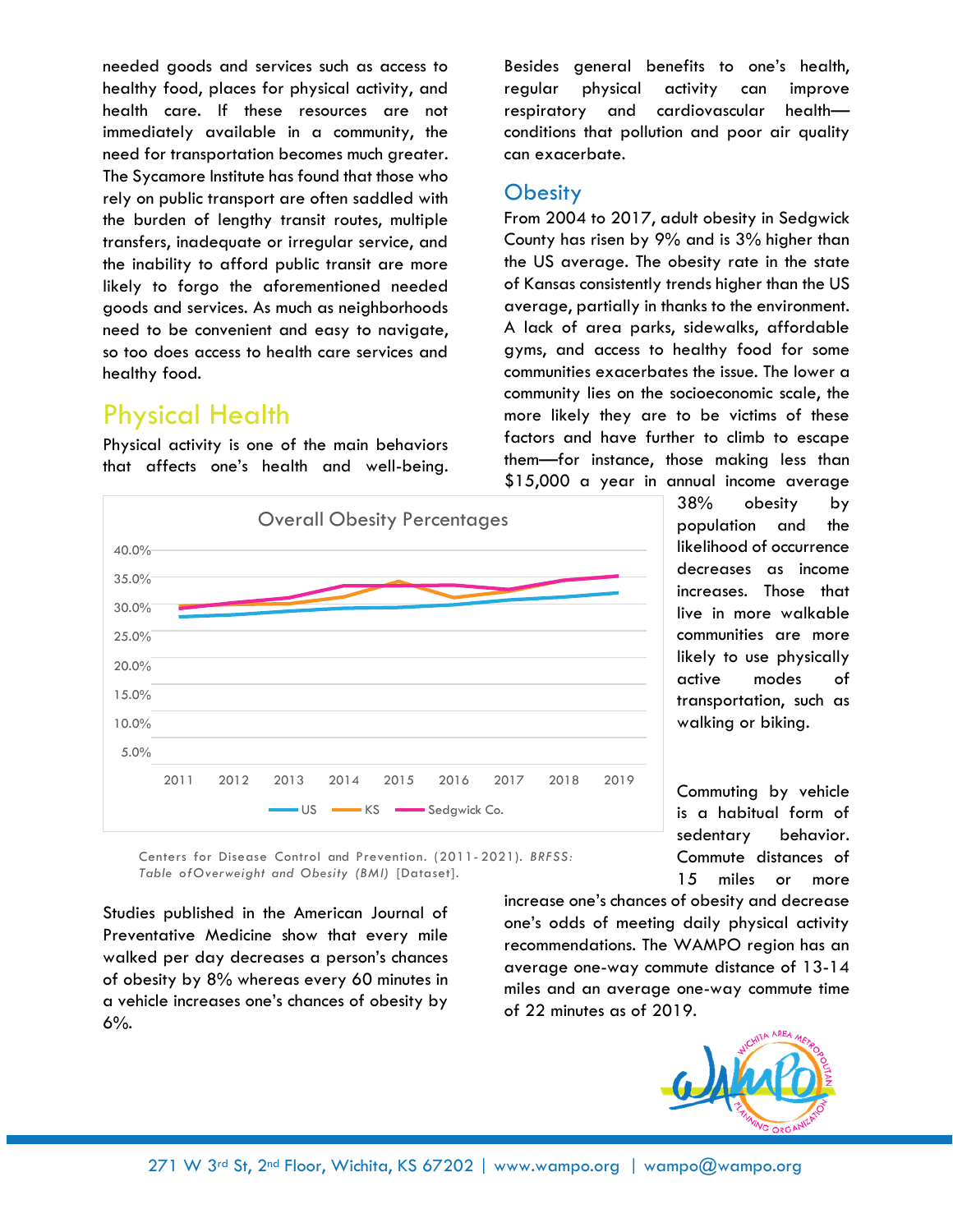#### Bicycle & Pedestrian Activity

Only 1.6% of workers in the WAMPO region walk or bike to work, half the percentage of the rest of the United States. The WAMPO region has seen a 52% increase in pedestrian traffic from 2012 to 2020, and a 19% increase in bicycle traffic in the same time frame.

The percentage of adults in Kansas who selfreported usually biking or walking to work in the last week is consistently lagging behind the national average. Part of this can be attributed to the lack of interconnected community designs.



Centers for Disease Control and Prevention. (2011-2021). Nutrition, Physical Activity, and Obesity - American Community Survey [Dataset].



Pedestrians include people in wheelchairs or others using assistive devices. "Other" includes people using equipment such as skateboards or rollerblades.

Source: Wichita Area Metropolitan Planning Organization. (2012–2020).

# Pollution & Air **Quality**

Air pollution continues to increase as the amount of vehicles on the road increases, despite continued efforts to improve emissions standards. The Air Quality Index involves daily ozone forecasts and other common pollutants, such as nitrogen dioxide, carbon monoxide, and lead. AQI is reported via a color-coded scale.

The number of "good" days in the WAMPO region is increasing while the number of "moderate" days is decreasing. Unhealthy days are kept to a minimum.

Vehicle traffic has decreased in the WAMPO region from 2019 to 2020 by 13%, while bicycle and pedestrian traffic has increased. This has good

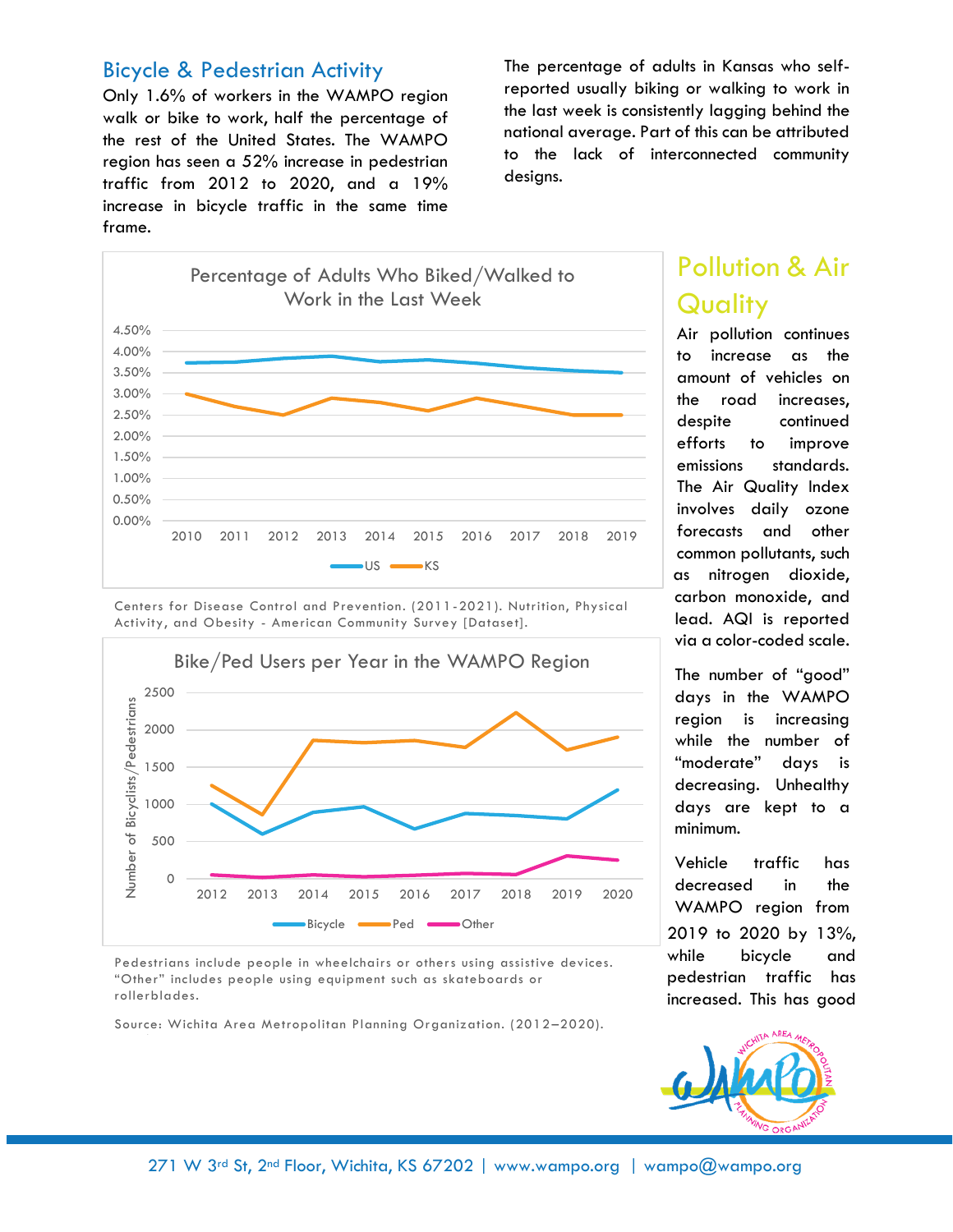implications for those with pre-existing conditions or who are considered part of a sensitive group. Vehicle traffic contributes to the production of air pollution, smog, and ground-level ozone. These air pollutants can be harmful to everyone and even more so to those

in sensitive groups, such as children and those with asthma or other lung diseases. High ozone levels may irritate one's respiratory system, reduce lung function, and aggravate preexisting conditions.



*Air Quality Statistics by County* . (1980–2020). [Dataset]. United States Environmental Protection Agency.

| <b>Air Quality</b><br><b>Index</b>                        | <b>Protect Your Health</b>                                                                                                                                                                                                               |
|-----------------------------------------------------------|------------------------------------------------------------------------------------------------------------------------------------------------------------------------------------------------------------------------------------------|
| Good<br>$(0-50)$                                          | No health impacts are expected when air quality is in this range.                                                                                                                                                                        |
| Moderate<br>$(51-100)$                                    | Unusually sensitive people should consider limiting prolonged outdoor exertion.                                                                                                                                                          |
| Unhealthy for<br><b>Sensitive Groups</b><br>$(101 - 150)$ | The following groups should limit prolonged outdoor exertion:<br>• People with lung disease, such as asthma<br>• Children and older adults<br>· People who are active outdoors                                                           |
| Unhealthy<br>$(151 - 200)$                                | The following groups should avoid prolonged outdoor exertion:<br>• People with lung disease, such as asthma<br>• Children and older adults<br>· People who are active outdoors<br>Everyone else should limit prolonged outdoor exertion. |
| <b>Very Unhealthy</b><br>$(201 - 300)$                    | The following groups should avoid all outdoor exertion:<br>• People with lung disease, such as asthma<br>• Children and older adults<br>• People who are active outdoors<br>Everyone else should limit outdoor exertion.                 |

*Ozone and Your Health*. (2009). United States Environmental Protection Agency.

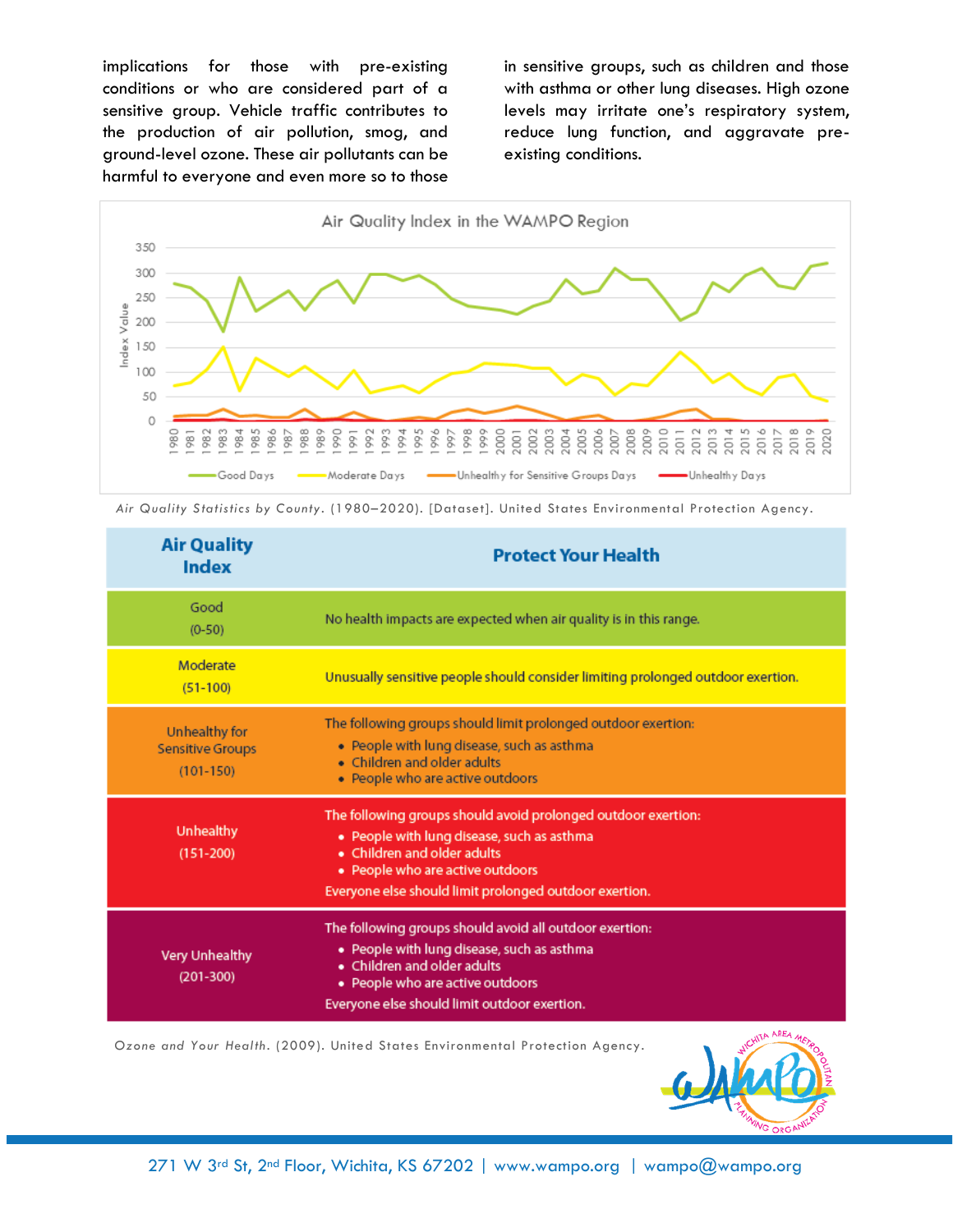#### FHWA Conformity

The Federal Highway Administration (FHWA) requires Metropolitan Transportation Plans (MTPs), Transportation Improvement Programs (TIPs), and federal projects to conform to the Clean Air Act and State Implementation Plan in order to ensure FWHA and FTA funds are given to activities that are consistent with air quality goals. Any new activities should not cause nor contribute to violations of the National Ambient Air Quality Standards (NAAQS), which set Federal standards for air quality concentration for the sake of public health.

### Mental Health & Stress

Another aspect of transportation is mental health. One of the main contributing factors to aggressive driving or "road rage" is driving stress. Two of the main driving-related stressors are running late and challenging roadway conditions. Drivers that run into these problems are more prone to becoming aggressive. According to the American Automobile Association, nearly 80% of drivers in 2019 expressed feeling significant anger, aggression, or road rage in at least one instance in the past 30 days at the time of study. Those who experience road rage are

more likely to engage in hostile thinking and aggressive actions, taking more risks with their driving, around them. With roughly 93% of the WAMPO region workers driving to their workplace, these feelings can occur daily. Consistent access to mental health facilities is another important service to be



*Source: Kansas Department of Transportation*



provided. Cost, mode of transportation, public transit safety, and vehicle access are all barriers to transportation.

## The Effects of COVID-19 on **Transportation**

At the time of writing, there are 2.3 million confirmed cases of COVID-19 and 4.3 million deaths—35.5 million and 611,000 in the US, respectively. Loss of life and illness has a way of taking over every aspect of one's personal being at the time of occurrence, and when the time of occurrence overlaps for much of the population, the effects of such devastation are persistent and pervasive. The pandemic has created drastic economic losses, from businesses shuttering to crests in unemployment, to disruptions in education and our social and cultural daily activities. With this, travel in all forms has decreased. Motivated by a combination of emergency orders, business closures, online schooling, and reduced social activity, Daily Vehicle Miles Traveled (DVMT) decreased in the state of Kansas by 13% overall from 2019 to 2020. DVMT on urban routes decreased by 15% whereas DVMT on park roads increased.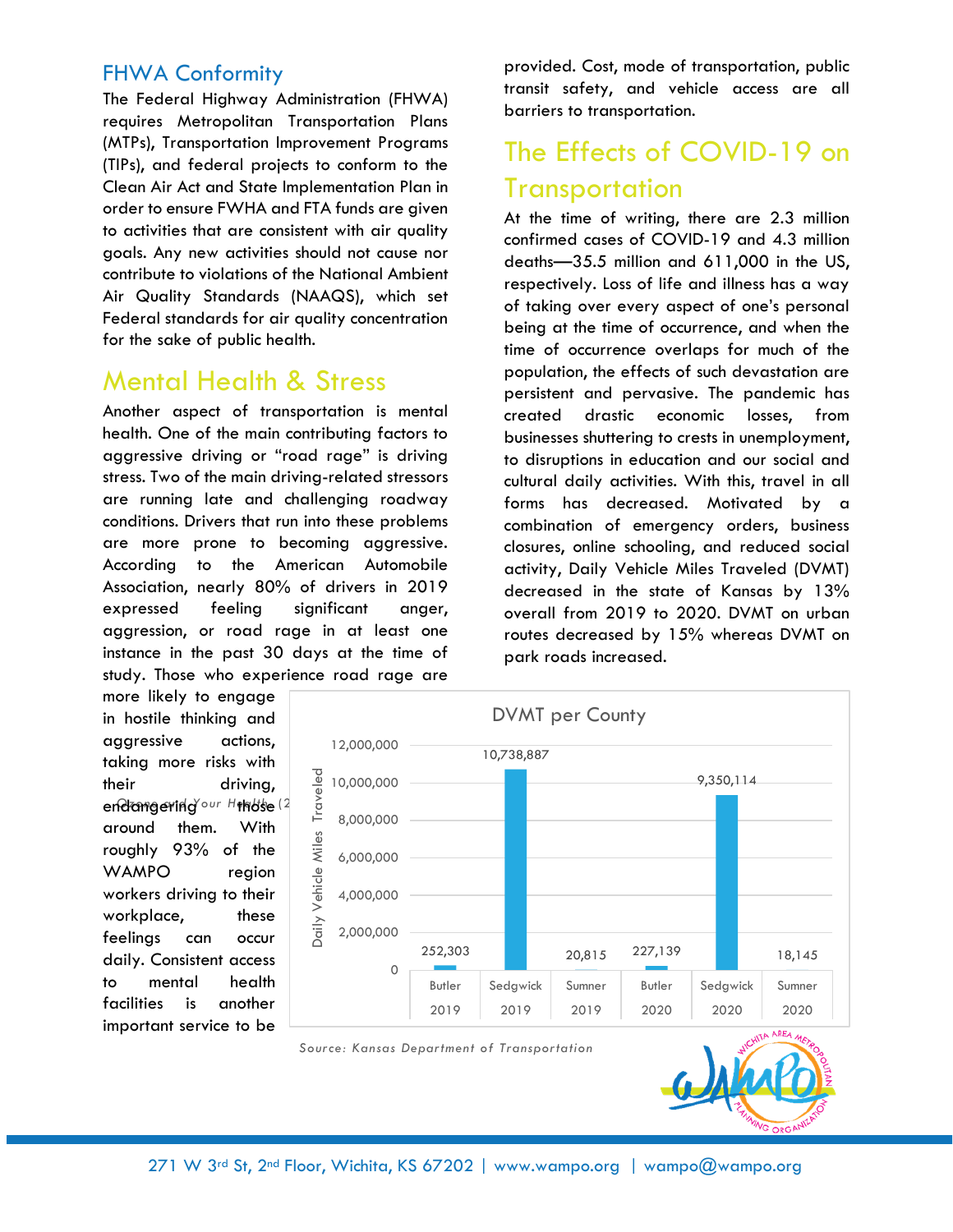

*Source: Kansas Department of Transportation*

The airline industry is of major concern to the WAMPO region, as Wichita is home to two regionally significant airports: Wichita Dwight D. Eisenhower National Airport (ICT) and Colonel James Jabara Airport (AAO). Major carrier capacity in the airline industry dropped by 60-80% nationwide, and the effect is expected to reverberate throughout the airline/aircraft industry for years to come.

Potential future transportation trends to come out of the pandemic could include an increase in non-shared modes of travel such as bikes or scooters—a trend the city of Wichita is wellpositioned for, as the amount of scooter rideshares in the region has increased. Shared forms of transportation such as public transportation, ride shares, and carpooling may become less common as people err towards isolation over groups. There may be fewer people needing to commute to work in the first place, as businesses shift to a more permanent work-from-home model. The impact this may have on public health depends on the extent each of these factors change.

## Conclusion

Those who live in more walkable communities are more likely to use physically active modes of transportation, drive less, and thus produce less air pollution. The most direct effect of transportation on health is vehiclerelated injuries and fatalities; motor vehicle crashes are the leading cause of death for

those aged 1-34 years. As the number of vehicles on the road continues to rise, so too does vehicle congestion and injuries to pedestrians, bicyclists, and vehicle occupants.

Buildings ought to be created on a "human scale," using people as the foundational size metric, meaning that they're the right size and layout for the average person to feel comfortable. When public spaces are built on an auto-centric scale, they move at a rate much faster and much larger than human scale. It's the people who walk, bike, and use public transit that are the most likely to be victims of this dissonance that leaves a significant portion of the population in unsavory to dangerous situations. The burden is on those who do not drive, whether or not by choice. Neighborhoods built on a human scale are cognizant of distance and keep destinations close and easily reachable. Ease of walking highly depends on walking distance and contributes to health issues, such as obesity rates, which continue to trend upward on a local and federal level. Our roads affect many aspects of our daily life, which means prioritizing our transportation has a clear effect on prioritizing our health.